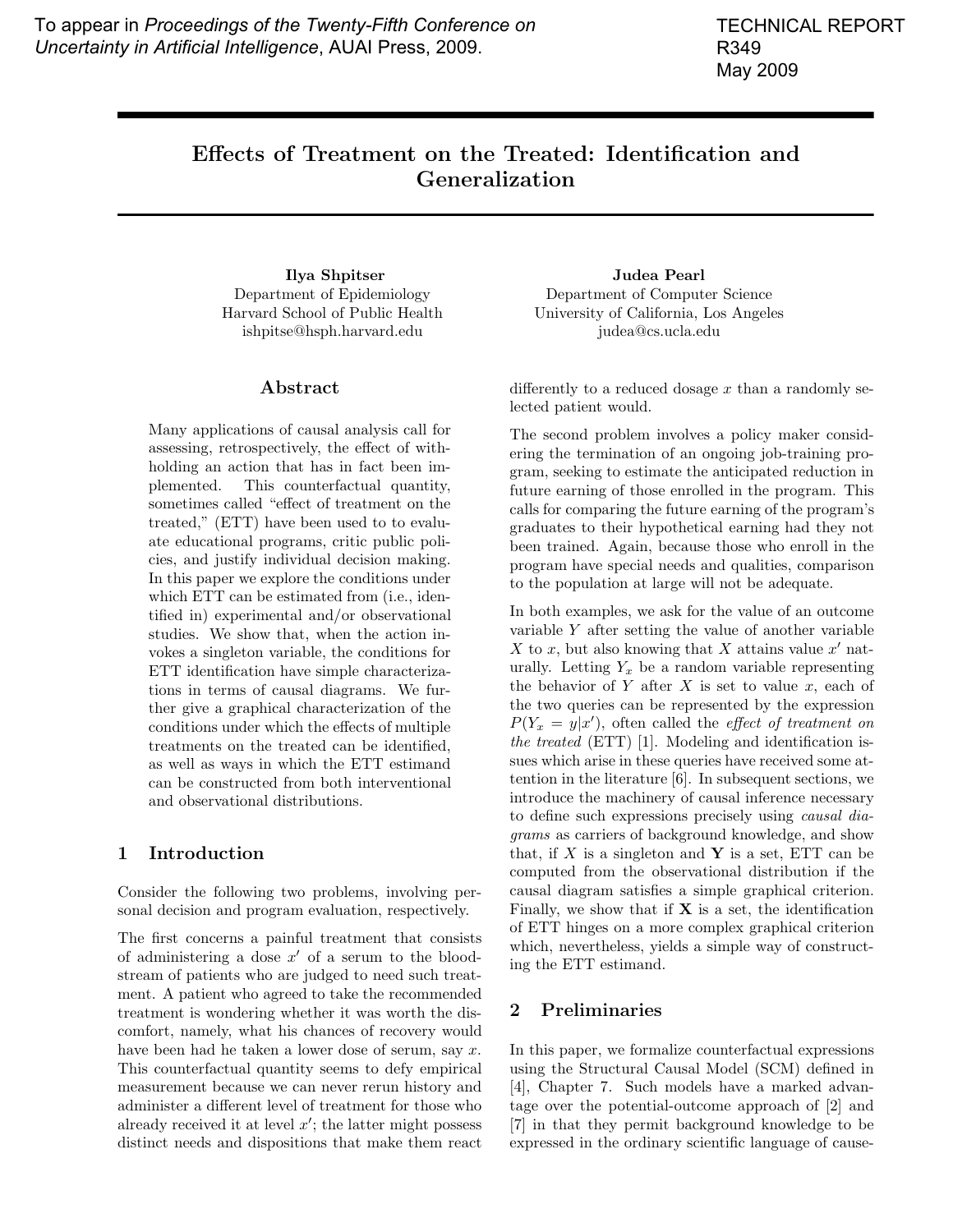effect relationships instead of the artificial language of counterfactual independencies required by the latter. The SCM consists of a set of observed variables **V** and unobserved or latent variables **U**. Without loss of generality, it is usually assumed that the unobserved variables are exogenous and random, and the observed variables are endogenous, whose values are obtained from the values of other variables by means of unknown functions. Unobserved variables are drawn from a joint distribution  $P$ , and this distribution, together with the functional mapping onto the endogenous variables, defines an observed distribution P(**v**).

Each causal model induces a directed graph, called a causal diagram. In such a graph, each variable in model is represented by a vertex, and a vertex corresponding to a variable  $V_i$  has arrows incoming from every variable whose value is used to determine the value of  $V_i$  by its determining function. In such a graph exogenous variables have no incoming arrows, e.g. have no parents in the graph. In this paper we restrict our attention to acyclic causal diagrams. We will use the standard graph-theoretic family abbreviations for graph relations, e.g.  $An(\mathbf{X})_G$ ,  $De(\mathbf{X})_G$ ,  $Pa(\mathbf{X})_G$ ,  $Ch(X)<sub>G</sub>$  stand for the set of ancestors, descendants, parents and children of **X** in G, not including **X**.

The value of causal diagrams is their ability to display conditional independence among variables in terms of path-separation criterion known as d-separation [3]. Two sets of nodes **X**, **Y** are said to be d-separated by a third set **Z** if every edge path from nodes in one set to nodes in another are "blocked" where blockage occurs when one of the following triples occurs on the path:  $X \to Z \to Y$ ,  $X \leftarrow Z \to Y$ , and  $X \to W \leftarrow Y$ , where  $Z \in \mathbf{Z}$ , and neither W nor any descendant of W is in **Z**. Paths (or node sets) that are not d-separated are called d-connected. A d-connected path starting with an outgoing arrow is called a frontdoor path, while a d-connected path starting with an incoming arrow is called a backdoor path.

If many of the variables in a causal diagram are latent, it can be inconvenient to consider long path stretches containing nothing but latent variables. One graphical representation that avoids this is the latent projection [14]. A latent projection of a causal diagram is a mixed graph containing directed and bidirected arcs, where there is a vertex for every observable node, and two observable nodes  $X, Y$  are connected by a directed arrow if there is a d-connected path from  $X$  to  $Y$  in the original causal diagram containing only arrows pointing away from  $X$  and towards  $Y$ , and each node on this path other than  $X$  and  $Y$  is latent. Similarly,  $X$ and Y are connected by a bidirected arrow if there is a d-connected path from  $X$  to  $Y$  in the original causal diagram which starts with an arrow pointing to X and ends in an arrow pointing to  $Y$ . D-separation generalizes in a straightforward way to latent projections [5], and latent projections preserve all d-separation statements of the original causal diagrams. In the remainder of the paper we will use latent projections, and refer to them as graphs or causal diagrams.

Since endogenous variables in a causal model are causally determined via functions, causal diagrams or alternative representations such as latent projections encode more than just conditional independence statements, they also encode direct causal relationships between variables. This additional layer of meaning allows causal diagrams to represent not only probabilistic operations such as marginalization or conditioning, but causal operations such as interventions.

An *intervention*, denoted by  $do(\mathbf{x})$  in [4], is an operation where values of a set of variables **X** are set to **x** without regard of how values of **X** are ordinarily determined in the model via functions. The responses of the remaining observable variables other than **X** to the intervention are represented by an interventional distribution denoted as  $P(\mathbf{v} \setminus \mathbf{x}|do(\mathbf{x}))$  or  $P_{\mathbf{x}}(\mathbf{v} \setminus \mathbf{x})$ . The response of a single observable variable Y to  $do(\mathbf{x})$  is sometimes denoted by a counterfactual variable  $Y_{\mathbf{x}}$ .

Once we fix the value of every exogenous variable in the model, the remaining variables become deterministically fixed. This allows us to use the distribution P over exogenous variables to define joint distributions over counterfactual variables, even if the interventions which determine these variables disagree with each other. In other words,

$$
P(Y_{\mathbf{x}^1}^1 = y^1, ..., Y_{\mathbf{x}^k}^k = y^k) = \sum_{\{\mathbf{e} | Y_{\mathbf{x}^1}^1(\mathbf{e}) = y^1 \wedge ... \wedge Y_{\mathbf{x}^k}^k(\mathbf{e}) = y^k\}}
$$

where **E** is the set of exogenous variables in the model.

Note that the queries mentioned in the introduction can all be represented by the expression  $P(Y_x = y | X =$  $x'$ , which is a conditional distribution obtainable from a counterfactual joint distribution of the type defined above. In practice, we cannot use this definition to evaluate these distributions directly since some exogenous variables may not be observed, in which case  $P(\mathbf{e})$ cannot be estimated, and functions which determine various variables are not generally known either, which means evaluating joint response of the same variable to different interventions becomes difficult.

Furthermore, it's unclear how to design an experimental study to estimate counterfactual quantities. This is because counterfactuals of the kind we are interested in involve conflicts in value assignments which do not correspond in an obvious way to any exper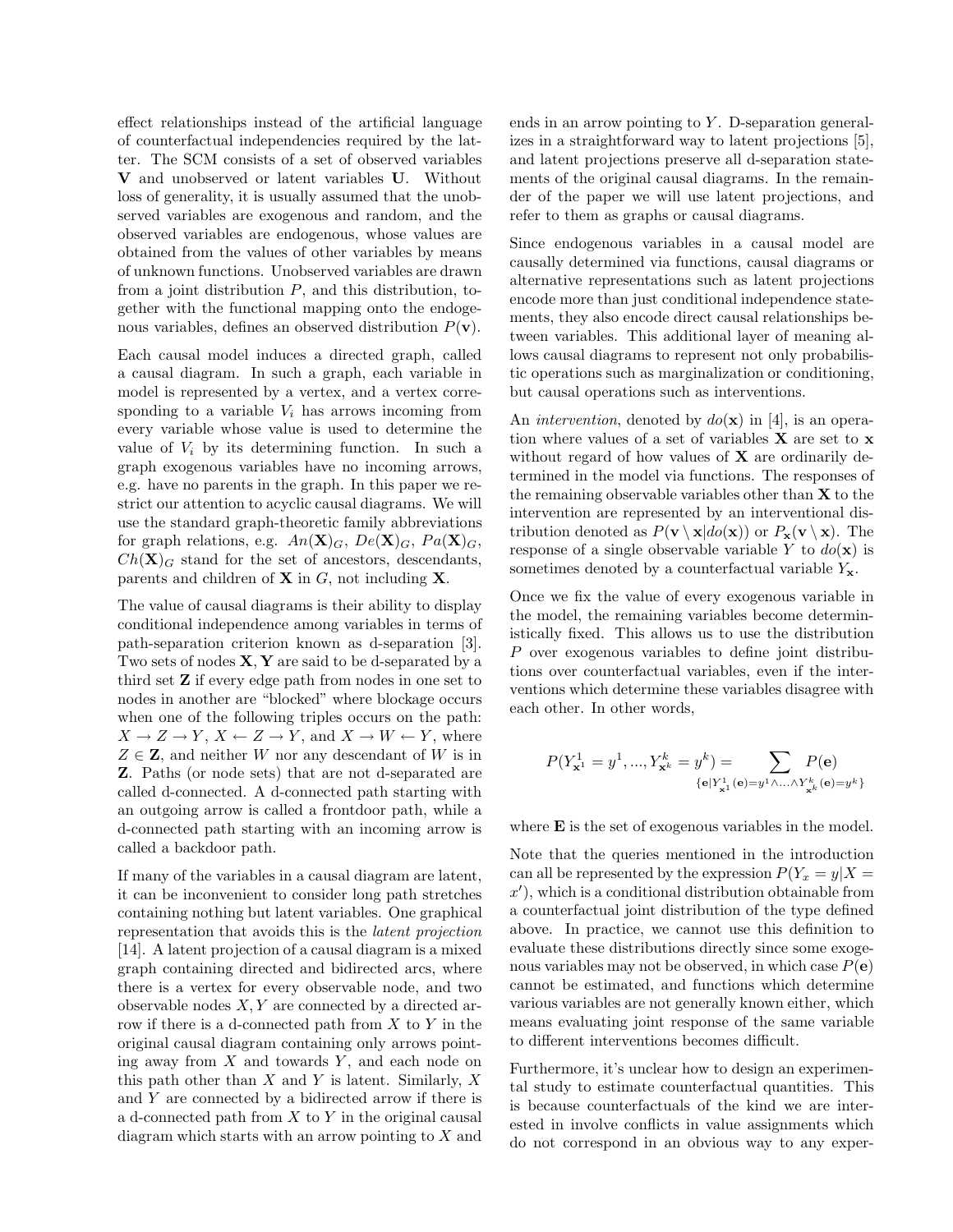imental regime we can impose. An alternative way of obtaining estimates of counterfactual quantities is to express them in terms of the observable distribution  $P(\mathbf{v})$ , given causal and probabilistic constraints encoded by a causal diagram. A counterfactual  $\gamma$  expressible in this way is called identifiable from  $P(\mathbf{v})$  in causal diagram G, (written  $P(\mathbf{v}), G \vdash_{id} \gamma$ ), and determining which queries  $\gamma$  are expressible in this way is known as the identification problem [4].

# **3 Effects of Single Treatment on the Treated**

In this section, we consider identification of queries of the form  $P(Y_x^1 = y^1, ..., Y_x^k = y^k | X = x')$ , which we will abbreviate as  $P(Y_x = y|x')$ , where **Y** =  ${Y^1, ..., Y^k}$ . We will assume X has a causal influence on some outcomes, in other words  $X \in An(Y)_{G}$ . The identification of causal effect queries,  $P(\mathbf{y}|do(\mathbf{x}))$ , require two graphical models, one governing the preintervention distribution, and one governing the postintervention distribution. The latter is represented by the original causal diagram with all arrows pointing towards **X** removed, since interventions severe the influence of the parents on **X**. We will denote such a graph obtained from G as  $G_{\overline{x}}$ .

Counterfactual queries involve a mixture of events representing multiple hypothetical worlds, where each world corresponds to an interventional regime of a single counterfactual antecedent, and is represented by a copy of the original causal diagram, with the appropriate arrows removed. Furthermore, each of these worlds are assumed to share history up until the intervention. This sharing is modeled by each copy sharing the exogenous variables. If the values of some observable variables are known or observed, some otherwise distinct vertices in different copies may end up being the same due to the axiom of composition [4]. The resulting graph containing these copies is known as a counterfactual graph [10].

Causal effect expressions, e.g.,  $P(y|do(x)) = P(Y_x =$ y) and in fact all expressions in do-calculus can be evaluated from experimental studies because they belong to a class of counterfactual sentences in which all quantities refer to the same hypothetical world, specified by the counterfactual antecedent. For example,  $P(y|w, do(x), do(z))$  translates to the counterfactual  $P(Y_{xz} = y|W_{xz} = w)$ , in which all subscripts are the same. The ETT expression  $P(Y_x = y | X = x')$ , on the other hand, involves quantities in two different worlds; a post-treatment quantity  $Y_x$  and a pretreatment quantity  $X$  – the latter changed by treatment.

For this expression, the counterfactual graph is fairly straightforward. One possible world, corresponding to variables  $Y_x^i$ , will be represented by the causal diagram with arrows incoming to  $X$  cut. Another possible world, corresponding to the variable assignment  $X = x'$ , will contain the original causal diagram. Since our causal diagrams are latent projections, we can assume without loss of generality that all exogenous variables shared by these two worlds are latent. Furthermore, because we aren't interested in any descendant of  $X$  in the second world, no such nodes need to be added to the graph representing the second world. Finally, since intervening on X cannot influence nondescendants of  $X$ , the non-descendants of  $X$  in both of the possible worlds are the same random variables, and so can be merged. As a result, we can prove the following theorem.

**Theorem 1**  $P(Y_x = y|x')$  is identifiable in G if and only if  $P(y|w, do(x))$  is identifiable in  $G'$ , where  $G'$  is obtained from G by adding a new node W with the same set of parents (both observed and unobserved) as X, and no children. Moreover, the estimand for  $P(Y_x = y|x')$  is equal to that of  $P(y|w, do(x))$  with all occurrences of  $w$  replaced by  $x'$ .

Proof: Using above reasoning, we established that the counterfactual graph for identifying  $P(\mathbf{Y}_x = \mathbf{y}|x')$ contains a copy of  $G$  with the arrows into  $X$  removed, and another copy of  $G$ , and that the non-descendants of  $X$  in both copies are shared, while descendants of X in the second copy can be marginalized away. The resulting graph is precisely  $G'$ .

First we show the if and only if part of the theorem. W either has a backdoor path to **Y** or not. If it does not, then W is d-separated from **Y** in  $G'_{\overline{x}}$ , the graph obtained from  $G'$  by cutting all arcs incoming to  $X$ . This implies  $P(\mathbf{y}|w, do(x)) = P(\mathbf{y}|do(x))$ . If it does,  $P(\mathbf{y}|w, do(x))$  is identifiable iff  $P(\mathbf{y}, w|do(x))$  is. In the former case, we are done, since if  $P(y|do(x))$  is not identifiable, then  $P(Y_x|x')$  isn't either. This is because results in [10] imply  $P(Y_x = y|x')$  is identifiable iff either  $P(\mathbf{y}|do(x))$  or  $P(\mathbf{Y}_x = \mathbf{y}, X = x')$ is.

In the latter case there is a hedge  $H$  [9] for  $P(\mathbf{y}, w|do(x))$  in G'. In this case, it is possible to convert two counterexample models witnessing nonidentification of  $P(\mathbf{v}, w|do(x))$  into two counterexample models witnessing non-identification of  $P(Y_x =$  $y|x'$  by taking the values of X in the new models to be the Cartesian product of the values of  $X$  and  $W$  in the old models (modifying the functions determining X appropriately).

Next, we show that the estimand expression is correct.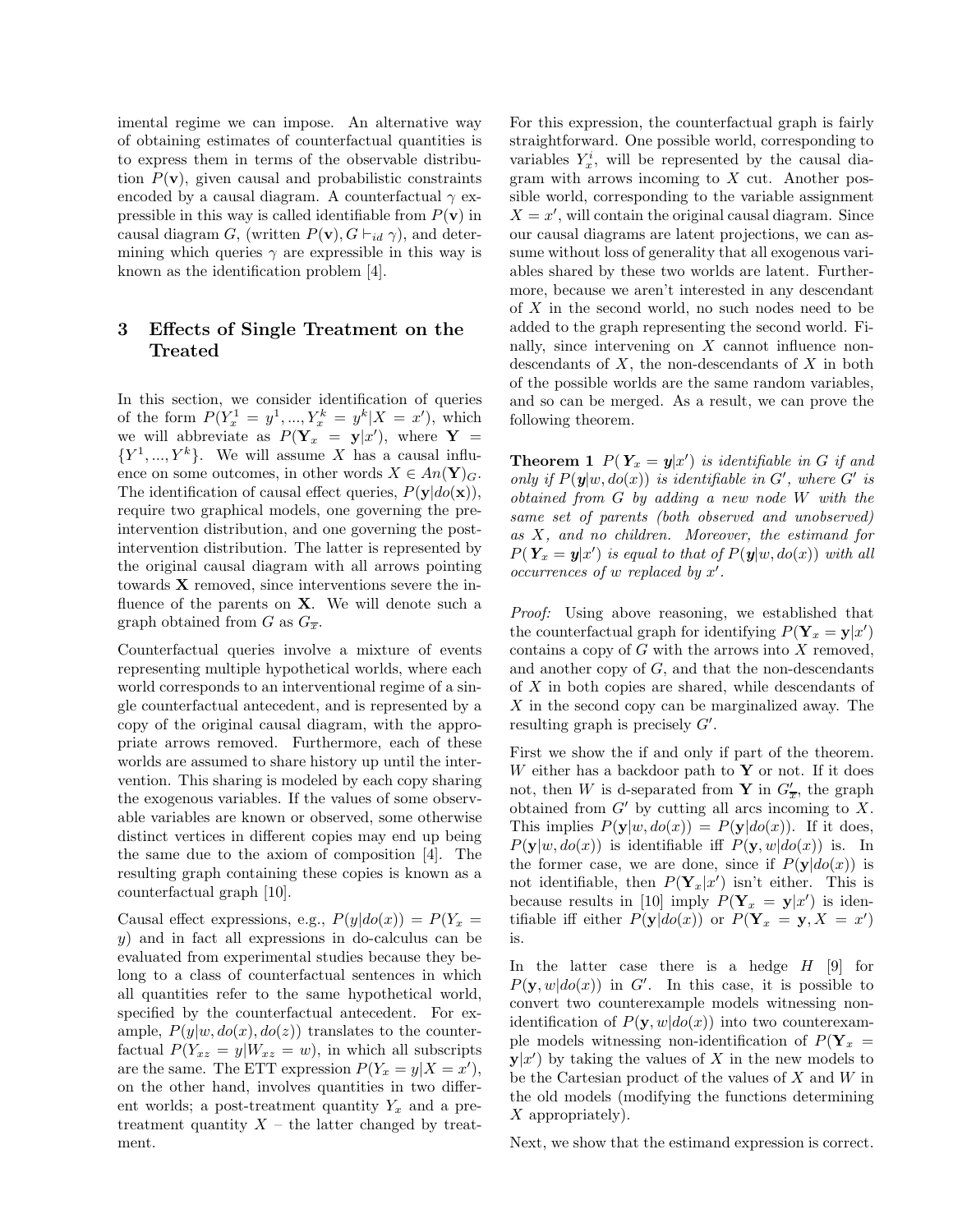

Figure 1: (a) A causal diagram  $G$ . (b) A graph  $G'$ (from Theorem 1) such that  $P(\mathbf{v}), G \vdash_{id} P(Y_x = y | x')$ iff  $P(\mathbf{v}), G' \vdash_{id} P(y|w, do(x)).$  (c) The counterfactual graph for  $P(Y_x = y|x')$  in G.



Figure 2: A causal diagram where  $P(y|do(x))$  is identifiable, but  $P(y|w, do(x))$  is not.

First, we note that since the counterfactual graph is just a causal diagram (with some nodes possibly being copies of each other), the estimand of  $P(\mathbf{y}|w, do(x))$  is correct for  $P(Y_x = y|x')$  up to variable renaming of certain copies. But  $W$  is just a variable copy of  $X$ , thus we are justified in replacing values  $w$  by  $x'$  $\Box$ 

We illustrate the application of Theorem 1 by considering the graph G in Fig. 1 (a). The query  $P(Y_x = y|x')$ is identifiable by considering  $P(y|w, do(x))$  in the  $graph G'$  shown in Fig. 1 (b), while the counterfactual graph for  $P(Y_x = y|x')$  is shown in Fig. 1 (c). Identifying  $P(y|w, do(x))$  in G' using the algorithm in [8], we get  $\sum_{z} P(z|x) \sum_{x} P(y|z, w, x) P(w, x) / P(w)$ . Replacing  $w$  by  $x'$  yields the expression  $\sum_{z} P(z|x) \sum_{x} P(y|z,x',x) P(x',x) / P(x')$ . Note that  $P(y|z, x', x)$  equals 0 for any value of x other than x'. Simplifying we get that our query  $P(Y_x = y|x')$  is equal to  $\sum_{z} P(y|z, x') P(z|x)$ .

Theorem 1 states that identifying  $P(Y_x = y|x')$  is equivalent to identifying conditional causal effects like  $P(\mathbf{y}|w, do(x))$ . Conditional causal effects can be more difficult to identify compared to ordinary causal effects  $P(\mathbf{y}|do(x))$ . For instance, in Fig. 2,  $P(y|do(x))$  is identifiable, while  $P(y|w, do(x))$  is not, since conditioning on  $W$  opens a confounding path between  $X$  and  $Y$ . As a more complex example, consider the graph shown in Fig. 3 (a), where we are interested in identifying  $P(Y_x = y|x')$ . Note that in this graph,  $P(y|do(x))$  is identifiable, while  $P(y|w, do(x))$  in the graph shown in Fig. 3 (b), arising from the application of Theorem 1, is not. The reason is that conditioning on  $W$  opens a confounding path  $X \leftrightarrow S \leftrightarrow Y$ .



Figure 3: (a) A causal diagram G where  $P(y|do(x))$  is identifiable (as  $\frac{\sum_{s} P(y,x|z,s)P(s)}{\sum_{s} P(x|z,s)P(s)}$ ), but  $P(Y_x|x')$  is not  $(U \text{ is unobserved})$ . (b) A graph G' derived from G using Theorem 1 where a new node  $W$  has the same parents as  $X$  but no children. This graph illustrates the difficulties of identifying  $P(y|w, do(x))$ .

#### **3.1 Corollaries**

We will discuss two important consequences of Theorem 1. The first is that the expression for  $P(Y_x = y|x')$  can be derived from the expression for  $P(\mathbf{y}|do(x))$  if the Backdoor Criterion [4] holds for some set **Z** (this criterion entails "conditional ignorability" in the language of [7]).

**Corollary 1 (Backdoor Criterion for ETT)** If a set **Z** satisfies the Backdoor Criterion relative to  $(X, Y)$ , then  $P(Y_x = y|x')$  is identifiable and equal  $to \sum_{\mathbf{z}} P(\mathbf{y}|\mathbf{z},x) P(\mathbf{z}|x').$ 

Proof: If the backdoor criterion holds in G, it also holds in  $G'$  where  $W$  is added. By construction,  $Y \perp \perp W|\mathbf{Z}$  in  $G'_{\overline{\mathbf{x}}}$ . Thus  $P(\mathbf{y}, w|do(x)) = \sum_{\mathbf{z}} P(\mathbf{y}|\mathbf{z}, do(x))P(w, \mathbf{z}) = \sum_{\mathbf{z}} P(\mathbf{y}|\mathbf{z}, x)P(w, \mathbf{z}).$  $\mathbf{z} \cdot P(\mathbf{y}|\mathbf{z}, do(x))P(w, \mathbf{z}) = \sum_{\mathbf{z}} P(\mathbf{y}|\mathbf{z}, x)P(w, \mathbf{z}).$  $\sum_{\mathbf{z}} P(\mathbf{y}|\mathbf{z}, x) P(\mathbf{z}|w)$ . The conclusion follows.  $\Box$ Thus,  $P(\mathbf{y}|w, do(x)) = P(\mathbf{y}, w|do(x))/P(w)$  $\Box$ 

This corollary is important in practice because adjustment for covariates is valid only if **Z** satisfies the Backdoor Criterion.

The second corollary concerns the so called additive intervention operation, denoted by  $do(x' + q)$ , which represents adding a quantity  $q$  to a treatment variable X that is currently at level  $X = x'$ . Clearly, the effect of the increment on  $Y$  is given by the ETT expression  $P(Y_x|x')$ , with  $x = x' + q$  which we may denote as  $ETT(Y; x, x' + q)$ . Likewise, the policy  $do(X + q)$  of adding  $q$  to  $X$  regardless of its current value calls for evaluating the counterfactual expression  $P(Y_{X+q} =$  $y$ ), where X is a variable. This latter quantity can be estimated as follows

$$
P(y|do(X + q)) = \sum_{x'} P(Y_{X+q} = y|x')P(x') =
$$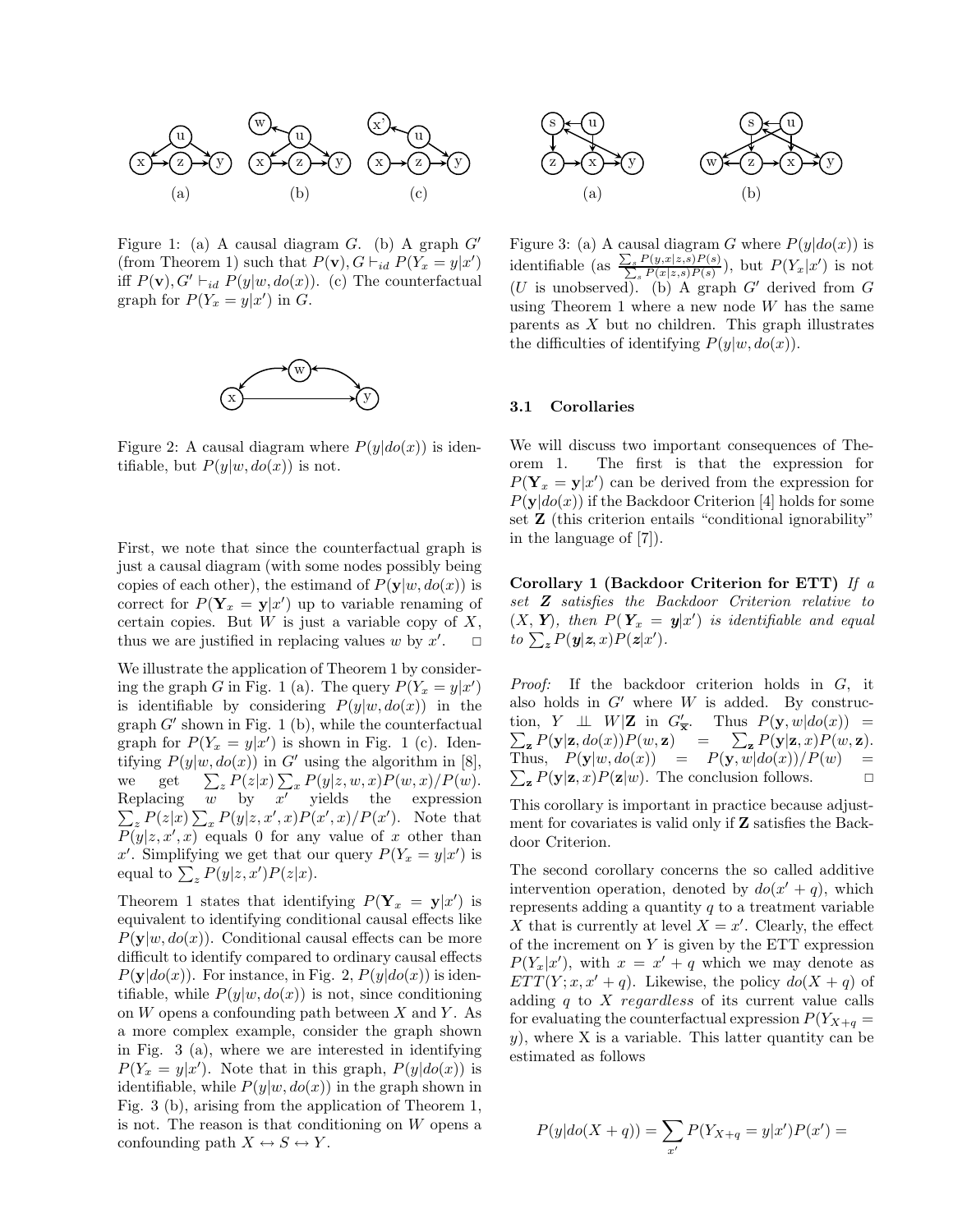$$
\sum_{x'} P(Y_{x'+q} = y|x')P(x') = E_{x'}ETT(Y; x', x' + q)
$$
\n(1)

**Corollary 2** The effect of the additive intervention  $do(X+q)$  is identified if ETT is identified and, moreover, its estimand is given by Equation 1.

Clearly, this result generalizes to any modifier  $d\rho(q(x))$ where  $g(x)$  is an arbitrary function of x. Moreover, the effect of the conditional policy  $d\sigma(g(x))$  if  $X = x$  can be assessed using the estimand given in Theorem 1.

It is interesting to note that, in general, the analysis of additive operators cannot be reduced to that of fixing operators, i.e., causal effects. In Figure 3, for example, the effect of fixing X at  $x' + q$  is identified while that of increasing X from  $x'$  to  $x' + q$  is not. The reason is that the operator  $d\sigma(x'+q)$  does not make use of the information provided by the observation  $X = x'$ , which may be significant. For example, a patient with a low serum level may react differently to increasing that level than a patient whose serum levels are already high.

Finally, we can use Theorem 1 to establish a simple graphical criterion which characterizes identification of ETT queries in terms of the original causal diagram, rather than the counterfactual graph. Before doing so, we introduce some helpful terminology. A C-component [12] of a latent projection is a maximal set of nodes pairwise connected by bidirected paths. Each causal diagram has a unique partition into Ccomponents. A Q-factor [13] for a C-component in G consisting of a set **Y**, denoted by  $Q[\mathbf{Y}]_{\mathbf{v}}^G$ , is defined as  $P(\mathbf{y}|do(\mathbf{v} \setminus \mathbf{y}))$ , where **V** is the set of all observable nodes. Note that in this notation, **v** denotes the set of values to which variables are fixed, (or whose probabilities we are trying to calculate if the variables are in  $Y$ ). If the set **v** in the subscript of a Q-factor changes, the corresponding probability will also change. We will drop  $G$  if it is obvious. It is known [13] that  $Q[\mathbf{Y}]_{\mathbf{v}}^G$  is identifiable and equal to  $\prod_i P(y^i | y^{(i-1)}_{\pi}),$  where Y<sup>i</sup> are elements of **Y**,  $Y^{(i-1)}_{\pi}$ are elements preceding  $Y^i$  in some fixed topological ordering  $\pi$  consistent with the causal diagram, and values appearing in the above expression are consistent with the subscript **v**. A C-forest [9] is a graph with nodes forming a C-component, such that every node has at most one observable child. The set of nodes in a C-forest without children is called its root set. We will denote graphs consisting of a vertex subset **X** of G as G**x**. We are now ready to prove the main result of this section.

**Theorem 2**  $P(v)$ ,  $G \vdash_{id} P(Y_x = y|x')$  if and only

if there is no bidirected path from X to a child of  $X$  in  $G_{an}(y)$ . Moreover, if there is no such bidirected path, the estimand for  $P(Y_x = y|x')$  is equal to  $\sum_{v \setminus (y \cup \{x\})} \frac{P(an(y))}{Q*P(x')}$  $\frac{P(an(\bm{y}))}{Q*P(x')}Q'$ , where  $Q$  is the  $Q$ -factor of  $G_{an}(y)$  corresponding to the C-component containing  $X$ , and  $Q'$  is that same  $Q$ -factor with all occurrences of x are replaced by  $x'$ .

In other words, the estimand for  $P(Y_x = y|x')$  is almost the same as the estimand for  $P(\mathbf{y}|do(x))$  (from  $[13]$ , except rather than summing out x from the expression for  $Q'$ , we replace x by x' in  $Q'$ , and divide by  $P(x')$ .

*Proof:* See the extended technical report [11].  $\Box$ 

Theorem 2 says that in order to identify  $P(\mathbf{Y}_x|x')$ , it must be the case that the graph ancestral to **Y** contains no bidirected paths from  $X$  to a child of  $X$ , and this effect is then identifiable by taking the product of the Q-factors of this graph, replacing all occurrences of the value  $x$  in the Q-factor corresponding to the C-component containing X with the value  $x'$ , and marginalizing and conditioning on the appropriate variables to get the conditional distribution of interest.

Note the difference between this result and the one in [13]. Tian noted that the effect of a singleton  $do(x)$ on a subset **Y** of **V** cannot be fully characterized by bidirected paths to a child of X in  $G_{an}(\mathbf{v})$  because such a path may go through a node ancestral to X (and so this path isn't ancestral to **Y** if we cut incoming arrows to  $X$ ). This abnormality cannot occur in our graph, since every node ancestral to  $X$  in the original graph will be ancestral to the observable copy of  $X$  in the counterfactual graph. In particular, in the graph shown in Fig. 3,  $P(y|do(x))$  is identifiable but  $P(Y_x|x')$ is not, since as we saw earlier, conditioning on W, creates confounding paths between  $X$  and  $Y$ . Thus, in some sense the effect of treatment on the treated is an easier quantity to characterize (but not identify) than singleton effects.

We illustrate the application of Theorem 2 with an example. Consider the graph shown in Fig. 1 (a), where  $X, Y, Z$  are observable, U is latent, and we are interested in  $P(Y_x = y|x')$ . Since U is unobserved, we can drop its node from the graph and consider the path from  $X$  to  $Y$  through  $U$ as a single bidirected edge. Since X has no bidirected paths to its descendant Z in the latent projection, this query is identifiable. There are two Ccomponents in Fig. 1 (a),  $\{X,Y\}$  and  $\{Z\}$ . The Q-factor for the first C-component is  $P(x, y|do(z)) =$  $P(y|z, x)P(x)$ , while the Q-factor for the second Ccomponent is  $P(z|do(y, x)) = P(z|do(x)) = P(z|x)$ . Applying Theorem 2, we obtain the following identity: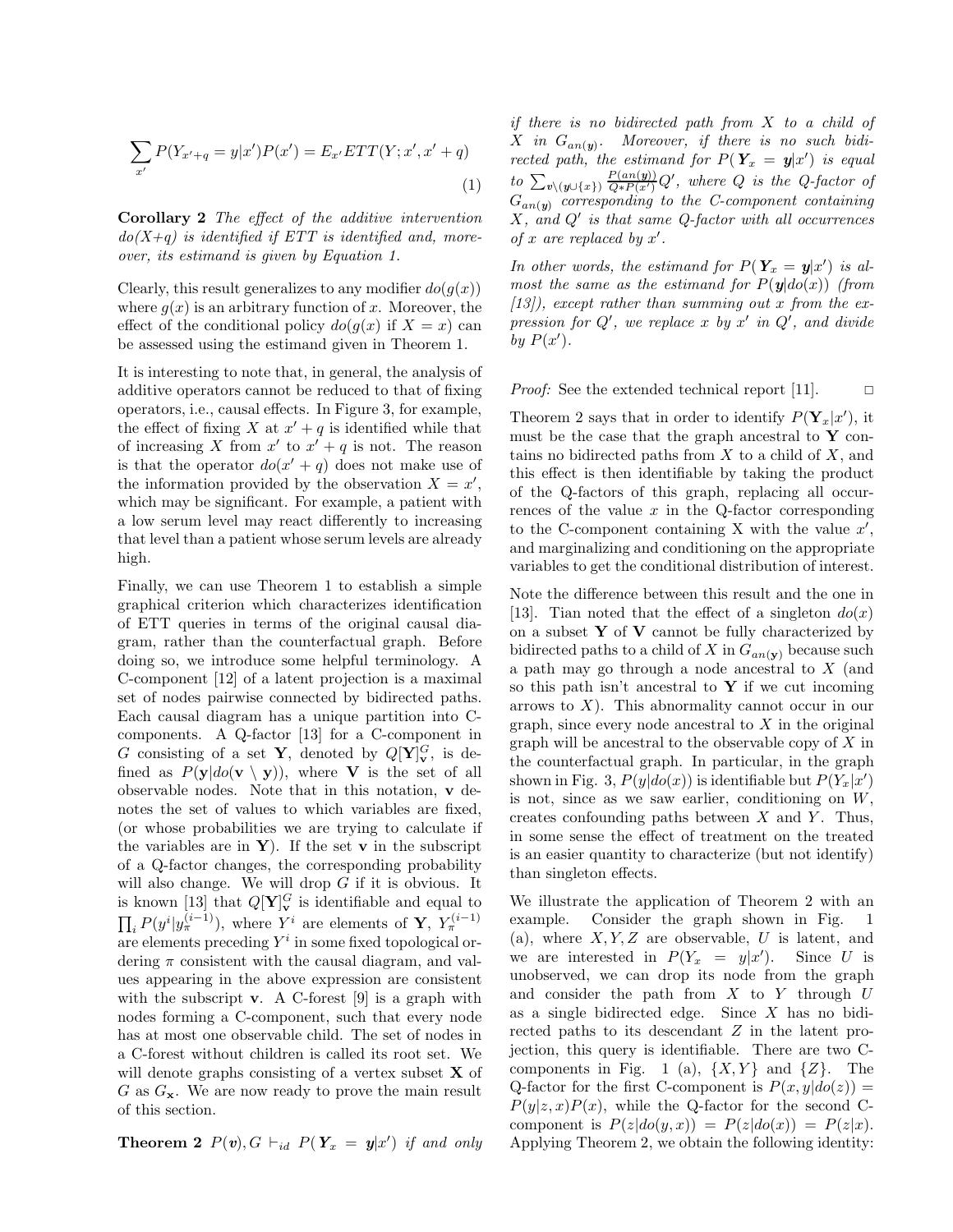$P(Y_x = y|x') = (\sum_z P(y|z, x')P(x')P(z|x)) / P(x') =$  $\sum_{z} P(y|z, x') P(z|x)$ . Note that this expression agrees with the expression we obtained using Theorem 1.

# **4 Experimental Evaluation of ETT and the Effect of Multiple Treatments**

While ETT cannot in general be estimated from experimental studies (see counterexample in Figure 4 (a)), background knowledge can facilitate such estimation. For example, if the treatment is known to be binary, we immediately have:  $P(Y_x = y) = P(Y_x = y)$  $y|x'|P(x') + P(y|x)P(x)$  which permits us to express ETT in term of the causal effect  $P(Y_x = y)$ . For nonbinary treatments, the causal diagram may provide the knowledge needed.

To this end, we will generalize the queries we consider to be of the form  $P(Y_{\mathbf{x}}^1 = y^1, ..., Y_{\mathbf{x}}^k = y^k | \mathbf{x}'),$ where  $\{Y^1, ..., Y^k\} = \mathbf{Y}$ , and the set **X** is rule 3 minimal. In other words, there is no element  $X \in \mathbf{X}$  such that rule 3 of do-calculus  $[4]$  applies to X, resulting in  $P(\mathbf{y}|do(\mathbf{x})) = P(\mathbf{y}|do(\mathbf{x} \setminus \{x\}))$ . This condition is simply a generalization of the requirement in the previous section that  $X$  be ancestral to  $Y$ . Since we consider effects of multiple "treatment" variables, we want to require that they are all causally relevant to **Y**. We will abbreviate these queries as  $P(Y_x = y | x')$ , and call them the effects of multiple treatments on the treated.

The multiple treatment case is more complex in that rather than handling identification from  $P(\mathbf{v})$  directly, it is more convenient to characterize identification from all possible interventional distributions first, that is from the set  $P_* = \{P_{\mathbf{x}}(\mathbf{v} \setminus \mathbf{x}) | \mathbf{X} \subseteq \mathbf{V}\}.$ 

We first give a theorem which characterizes a set of causal diagrams where ETT is definitely not identifiable in general.

**Theorem 3** Let  $P(Y_x = y | x')$  be as above, and **X** be partitioned into sets  $Z$ ,  $W$ , such that every element  $X$ of **Z** has a backdoor path to **Y** in  $G_{\overline{x\setminus\{x\}}}$ , and every element X of **W** does not. Then  $P_*, G \nvdash_{id} P(Y_x =$  $y|x'$ ) if there exists a C-component F in  $G_{z\overline{\boldsymbol{w}}}$  ancestral to  $Y \cup Z$  such that either

- There is  $W \in \mathbf{X}$  which has directed paths to both **Y** and **Z** in G**zw**, such that the first node (after W) in both paths is in F.
- There is  $Z \in \mathbf{Z}$  which is both a member of F, and would have had a directed path to **Y** in  $G_{z\overline{w}}$  with first node (after  $Z$ ) on the path in  $F$ , but for the removal of it's outgoing arcs.



Figure 4: (a)  $P(Y_x|x')$  is not identifiable from  $P_*$ . (b)  $P(Y_{x_1,x_2}|x_1',x_2')$  is not identifiable from  $P_*$ .

Proof: See the extended technical report [11].  $\Box$ 

We illustrate how Theorem 3 can be used to conclude non-identification with two examples. Consider graphs in Fig. 4 (a) and (b). We already know from Theorem 2 that  $P(Y_x|x')$  is not identifiable from  $P(\mathbf{v})$  in Fig. 4 (a) since there exists a bidirected path from  $X$  to  $Z$ . In fact, even if we are allowed to use all interventional distributions in  $P_*$ ,  $P(Y_x|x')$  remains non-identifiable in this graph due to Theorem 3. Since  $X$  has a backdoor path to  $Y$ , it belongs to the set  $\mathbf{Z}$  in the statement of Theorem 3. But there exists a C-component  $({X, Y, Z})$  ancestral to  ${X, Y}$  in  $G_x$  such that X both belongs to it, and has a path to  $Y$  through the C-component but for the removal of the outgoing arc in  $G_{\underline{x}}$ . Similarly,  $P(Y_{x_1,x_2} = y | x_1', x_2')$  is not identifiable in Fig. 4 (b). In this graph  $\mathbf{W} = \{X_1\}$ , and  $\mathbf{Z} = \{X_2\}$ , and there exists a C-component in  $G_{\overline{x_1}x_2}$ , specifically  $\{X_2, Y\}$ , which is ancestral to  $\{Y, X_2\}$ , and there is an element of  $W$ , namely  $X_1$ , which is a parent of this C-component and has a frontdoor path to both  $Y$  and  $X_2$  through this C-component.

As stated, Theorem 3 is not a complete result. We are going to argue that whenever it fails to hold, the corresponding treatment on the treated query is identifiable. The first step to showing this is the construction of a counterfactual graph. Fortunately, for queries where Theorem 3 fails, the counterfactual graph is relatively easy to construct from  $G_{\mathbf{z}\overline{\mathbf{w}}}$ .

**Theorem 4** Let  $\gamma = P(Y_x = y | x')$  and G be such that Theorem 3 does not hold, and **X** be partitioned into sets  $Z$ ,  $W$ , such that every element  $X$  of  $Z$  has a backdoor path to **Y** in  $G_{\overline{x\setminus\{x\}}}$ , and every element X of **W** does not. Then the counterfactual graph  $G_\gamma$  can be obtained from  $G_{z\overline{w}}$  by the following operations:

- Split any node  $W \in W$  that contains frontdoor paths to **Y** and **Z** in  $G_{\overline{x}}$  into  $W_1$  and  $W_2$ , where the former inherits frontdoor paths to **Y**, and the latter inherits frontdoor paths to **Z**.
- Copy any node  $Z \in \mathbf{Z}$  that contains frontdoor paths to **Y** in  $G_{\overline{x}}$  such that the new copy Z' contains all outgoing arrows of Z in G.
- Remove all non-ancestors of **Y** and **Z**.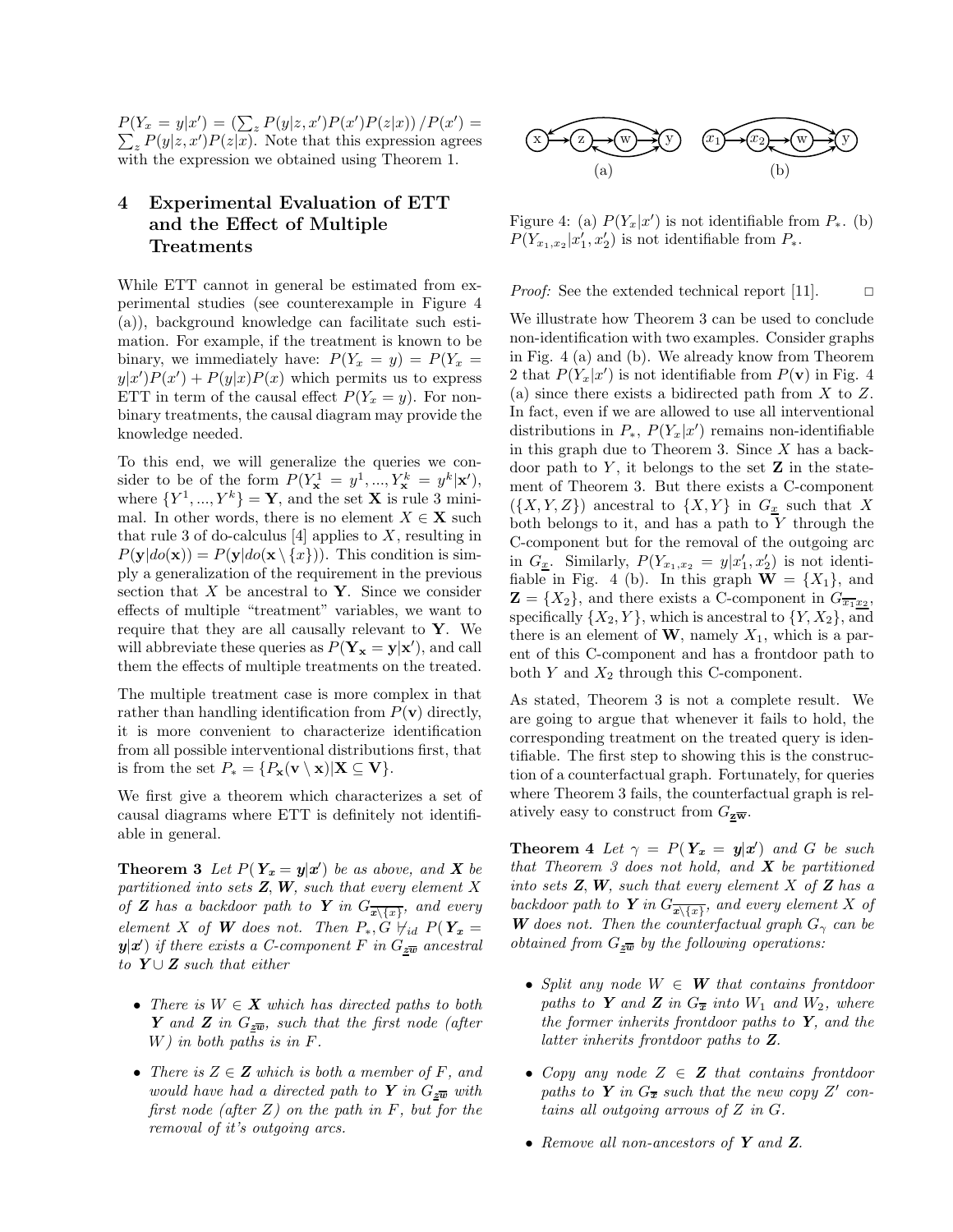We are finally ready to show that if Theorem 3 does not hold for G and  $\gamma$ , then  $\gamma$  is identifiable.

**Theorem 5** Let  $\gamma = P(Y_x = y|x')$  and G be such that Theorem 3 does not hold, and **X** be partitioned into sets **Z**, **W**, such that every element  $X \in \mathbf{Z}$  has a backdoor path to **Y** in  $G_{\overline{x\setminus\{x\}}}$ , and every element X of **W** does not. Then  $P_*, G \vdash_{id} \gamma$  and  $\gamma$  is equal to

$$
\frac{\sum_{v' \setminus (y \cup z)} \prod_i Q[S_i]_{v_\gamma}^{G_\gamma}}{\sum_{v' \setminus z} \prod_i Q[S_i]_{v_\gamma}^{G_\gamma}}
$$

where  $S_i$  is the set of C-component of  $G_\gamma$ , **V**<sup> $\prime$ </sup> are the observable unfixed nodes in  $G_{\gamma}$ , and  $v_{\gamma}$  is defined such that free variables in the product are consistent with value assignments in  $\gamma$ .

*Proof:* See the extended technical report [11]. 
$$
\Box
$$

Identification of  $\gamma$  in terms of  $P(\mathbf{v})$  can be ensured by using existing identification algorithms [12] to check that each Q-factor in the expression in Theorem 5 is identifiable from  $P(\mathbf{v})$ . In fact, since Theorem 5 ensures there are no conflicts among variable assignments in the Q-factors, it is possible to generalize Theorem 1 and Theorem 2 to this case.

**Theorem 6** Let  $\gamma = P(Y_x = y | x')$  and G be such that Theorem 3 does not hold, and **X** be partitioned into sets  $Z$ ,  $W$ , such that every element  $X$  of  $Z$  has a backdoor path to **Y** in  $G_{\overline{x\setminus\{x\}}}$ , and every element X of **W** does not. Then  $P(\mathbf{v})$ ,  $G \vdash_{id} \gamma$  if and only if  $P(\mathbf{v}), G \vdash_{id} P(\mathbf{y}|\mathbf{z}, do(\mathbf{w})).$ 

Moreover, we can obtain the expression for  $\gamma$  by running the **IDC** algorithm [8] on  $P(y|z, do(w))$  and  $P(v)$ in  $G$ , and replacing the values  $\boldsymbol{x}$  by values  $\boldsymbol{x}'$  in expressions for  $Q$ -factors  $Q[S]^G$ , for all nodes in S which are also in **Z**, or for those nodes in **X** which are parents of S and have a frontdoor path to **Z** through S in  $G_{\overline{zw}}$ .

*Proof:* See the extended technical report [11]. 
$$
\Box
$$

Note that Theorem 6 is consistent with the expression obtained in the previous section, if we express  $P(y|x)$  as  $\sum_{w} P(y|w, x)P(w|x)$  first. In general, in order to render Theorem 6 consistent with previous results, **IDC** requires a slight modification where degenerate inputs of the form  $P(y|z)$  which contain no interventions are not returned as is, but instead are returned in the form

$$
\frac{\sum_{\mathbf{v}\setminus(\mathbf{y}\cup\mathbf{z})}\prod_{i}P(s_i|do(\mathbf{v}\setminus s_i))}{\sum_{\mathbf{v}\setminus(\mathbf{z})}\prod_{i}P(s_i|do(\mathbf{v}\setminus s_i))}
$$

where  $S_i$  are the C-components of the corresponding graph, and each term  $P(s_i|do(\mathbf{v} \setminus s_i))$  is identifiable [13] as  $\prod_{x_j \in s_i} P(x_j | x_{\pi}^{(j-1)})$ , where  $X_{\pi}^{(j-1)}$  is the set of nodes preceding  $X_i$  in some topological order  $\pi$  consistent with the graph.

We illustrate Theorems 4, 5 and 6 with an example. Consider the graph shown in Fig. 5 (a). It's easy to see that Theorem 3 does not apply to the query  $P(Y_{x_1,x_2} = y | x_1', x_2')$  in this graph. Furthermore,  $X_2$ has a backdoor path to  $Y$  and  $X_1$  does not. Thus, the graph from which the counterfactual graph is to be constructed is  $G_{\overline{x_1x_2}}$ . We add a copy of  $X_2$  with outgoing arrows only  $\overline{(e.g.)}$  an arrow to W). Furthermore, since  $X_1$  contains frontdoor paths to both  $X_2$ and Y in  $G_{\overline{x_1},\overline{x_2}}$ , we copy  $X_1$  as well, and have the copy corresponding to the event  $do(x_1)$  inherit all outgoing arrows corresponding to frontdoor paths to Y (in this case there's only one such arrow – to  $W$ ), and the copy corresponding to the event  $X_1 = x_1'$  inherit all outgoing arrows corresponding to frontdoor paths to  $X_2$  (in this case there's only one such arrow – to  $X_2'$ ). The resulting counterfactual graph is shown in Fig. 5 (b). Using Theorem 5, we can now identify  $P(Y_{x_1,x_2} = y | x_1', x_2')$  using the Q-factors corresponding to the counterfactual graph as equal to

$$
\frac{\sum_{w} P_{x'_1,w}(y, x'_2) P_{x_1,x_2}(w)}{\sum_{w,y} P_{x'_1,w}(y, x'_2) P_{x_1,x_2}(w)}
$$
\n(2)

Furthermore, each of the Q-factors is identifiable in the original causal diagram. Specifically,  $P_{x_1,x_2}(w) = P(w|x_1,x_2)$ , and  $P_{x'_1,w}(y,x'_2) =$  $P(y|w, x'_2, x'_1)P(x'_2|x'_1)$ . Thus,  $P(Y_{x_1,x_2} = y|x'_1, x'_2) =$ 

$$
\frac{\sum_{w} P(y|w, x_2', x_1') P(x_2'|x_1') P(w|x_1, x_2)}{\sum_{w,y} P(y|w, x_2', x_1') P(x_2'|x_1') P(w|x_1, x_2)}
$$

which is just equal to  $\sum_{w} P(y|w, x_2', x_1') P(w|x_1, x_2)$ after canceling. Note that this expression coincides with the output of **IDC** identifying  $P_{x_1}(y|x_2)$  in G, where the values  $x_1, x_2$  in expressions for the Q-factors containing  $X_2$  are replaced with values  $x'_1, x'_2$ , as we would expect from Theorem 6. We note also that the addition of a bidirected arc from  $X_1$  to  $X_2$  in Fig. 5 (a) renders the query  $P(Y_{x_1,x_2} = y | x_1', x_2')$  identifiable from  $P_*$  (by 2) but not from  $P(\mathbf{v})$ , which means Theorem 5 does not entail Theorem 6 in all graphs.

## **5 Conclusions**

We have formulated the problem of estimating the counterfactual probability  $P(Y_x = y|x')$  as a problem of estimating a distribution under conditional intervention. We have shown that if only a single in-